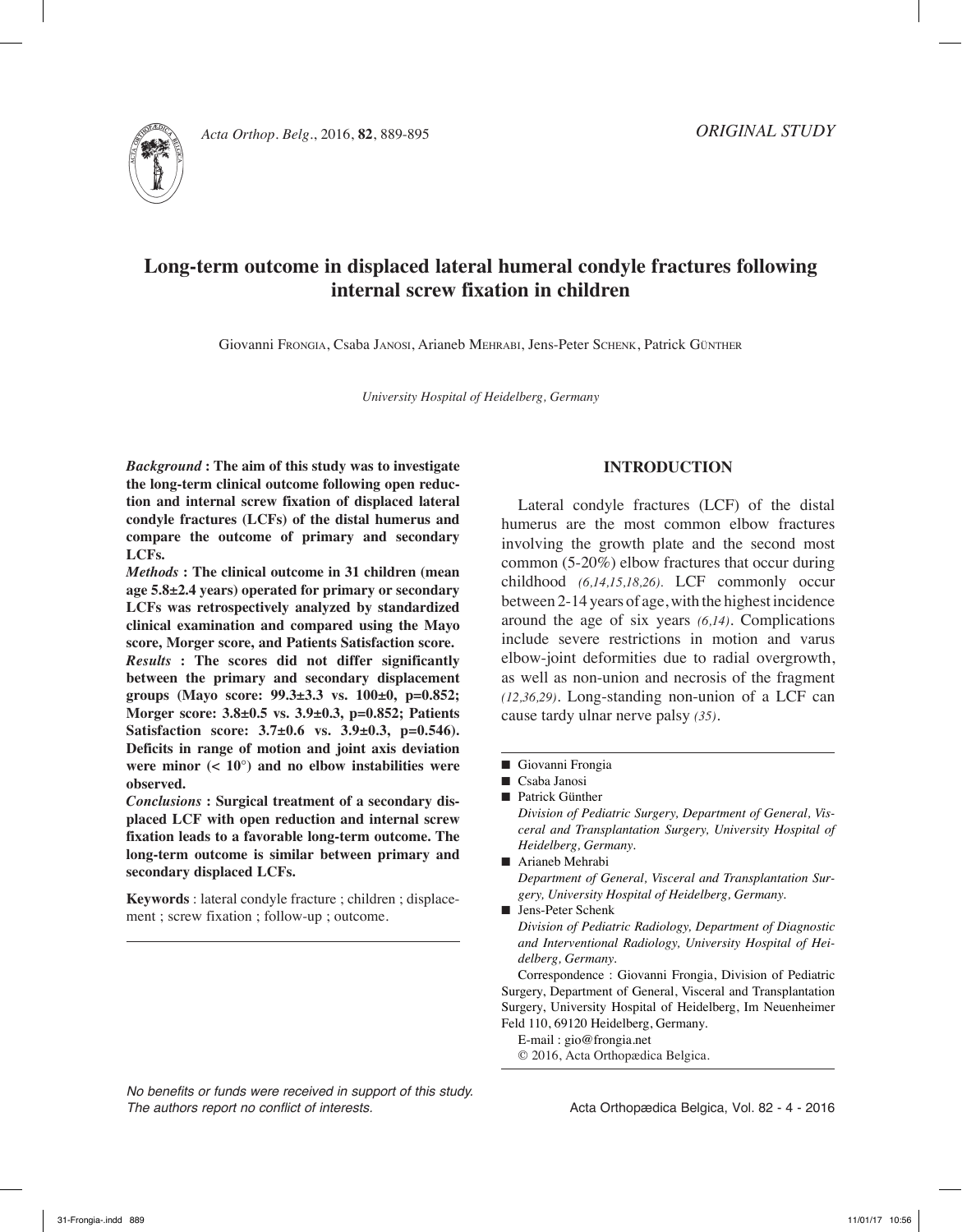LCFs can be treated using conservative and surgical approaches, depending on the grade of displacement. Fractures with a displacement of 2 mm or more are an indication for surgical treatment, while those with a displacement of less than 2 mm can be managed conservatively with cast immobilization *(7,24,32,33)*. There is a higher risk of secondary displacement (44% of cases) in conservatively treated LCFs *(34)*. LCFs with secondary displacements of 2 mm or more require surgical intervention. Options for surgical treatment include a reduction followed by fixation with K-wires *(7,33)*, one screw *(27,32,36,38)*, two screws *(18)*, or a combination of K-wires and screws *(4,15,31,37)*. The clinical outcomes following surgical treatment of primary and secondary LCFs have not been compared in detail. To the best of our knowledge, this is the first study to compare the long-term clinical outcome following primary and secondary displacement of LCFs treated by open reduction and internal screw fixation.

#### **METHODS**

#### **Study design**

Ethical approval was obtained from the Institutional Review Board. This study was performed in accordance with the ethical standards as laid down in the 1964 Declaration of Helsinki and its later amendments. Informed consent was obtained from all study participants and their

parents. LCF patients up to the age of 15 years who received an open reduction and internal screw fixation at our department between 2003 and 2013 were analyzed. Only LCF patients treated by open reduction and internal fixation with one screw without any additional K-wire were included. Exclusion criteria were fractures not treated exclusively by internal screw fixation (e.g. with an additional K-wire), a delayed intervention of more than 10 days after injury, and the presence of concomitant fractures or severe comorbidities. Demographic, preoperative, intraoperative, and postoperative data were obtained by retrospective review of the patient charts. The afflicted elbow was evaluated by a standardized clinical follow-up examination (range of movement, joint axis, and stability) in each patient as previously described *(39)*. In addition, the Mayo Elbow Performance score (max. score 100) *(2,3,11)* and the Morger score (max. score 4) *(21,25)* was calculated in each patient. Patient satisfaction with the postoperative result was also scored (1=very satisfied, 2=satisfied, 3=unsatisfied, 4=very unsatisfied). Patients with LCFs were subdivided into primary and secondary displacement groups and pre-determined variables were compared between both groups.

# **Diagnostic and treatment approach**

A LCF was diagnosed based on the anteroposterior and lateral radiographs at admission. The extent of fracture displacement was determined on



*Fig. 1. —* Radiographs of a 4.5-year-old girl with a lateral condyle fracture of the left humerus. The initial fracture was displacement less than 2 mm (A, B). Follow-up x-ray 5 days after injury shows a secondary fracture displacement of approximately 4 mm (C, arrow). After open reduction and internal screw fixation with a plain washer, the postoperative radiographs show correct fracture repositioning at the articular surface (D, E).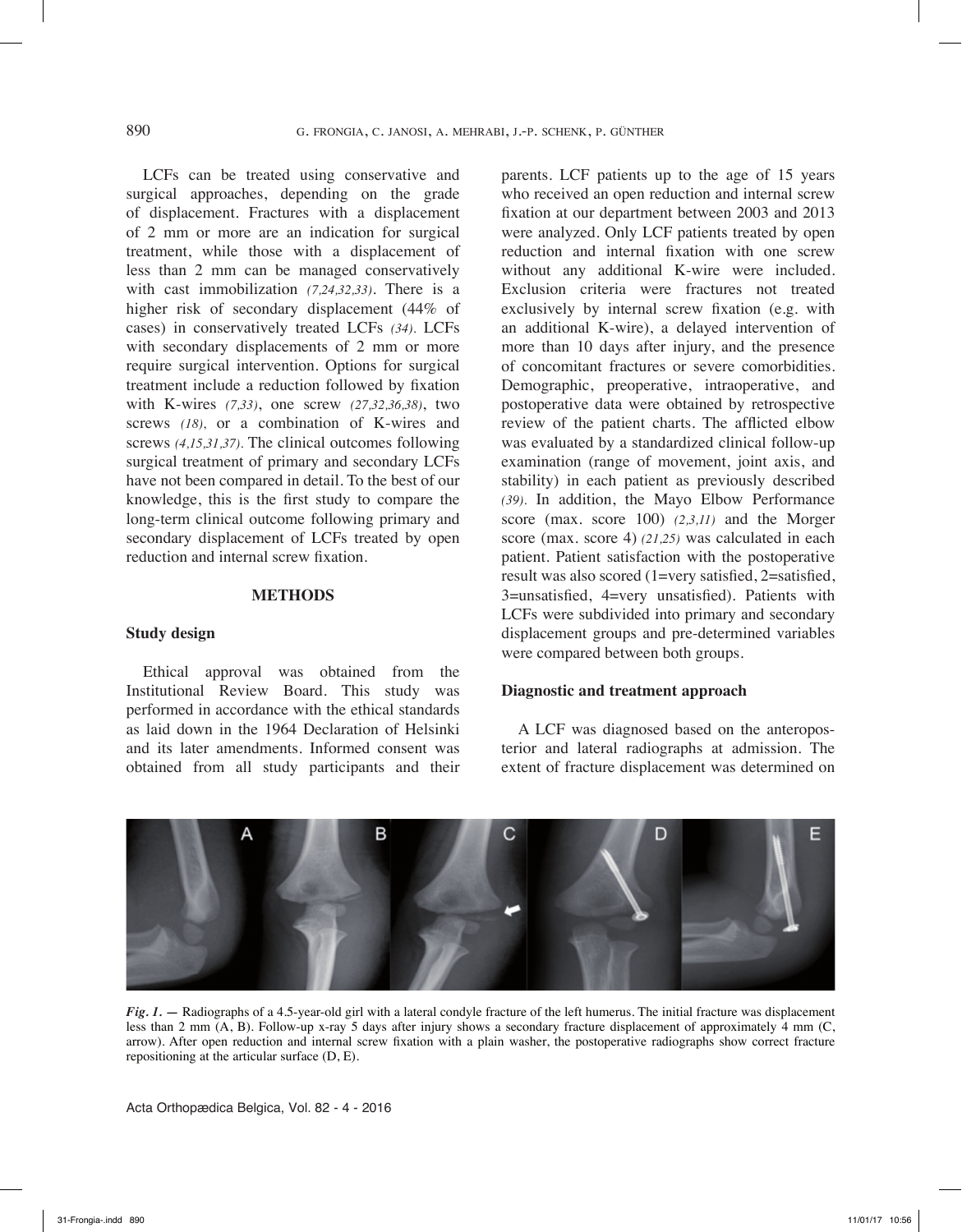plain radiographs until 2006 and subsequently on digital radiographs (Centricity PACS®, GE Medical Systems, Barrington, IL, USA). LCFs that were displaced less than 2 mm were treated conservatively by immobilization in a long-arm cast. Radiological controls using anteroposterior and lateral radiographs without a cast were conducted within 8 days of conservative management. Primary or secondary displacements measuring 2 mm or more were an indication for surgery (Figure 1). Open reductions were performed using a lateral approach. After clear exposition and exact reposition, the displaced LCF was provisionally fixed using a K-wire placed at an angle to the metaphyseal fragment. A 3.5-4 mm cannulated tension screw with self-taping threads and a plain washer was then screwed over the K-wire, which was then removed. Exact repositioning of the fracture at the articular surface was confirmed by fluoroscopy. The arm was immobilized in a longarm cast for 2–3 weeks in all patients. Screws and washers were removed under general anesthesia after fracture consolidation was confirmed by radiography. Physiotherapy was indicated on an individual basis from 4 weeks after metal removal.

#### **Data analysis**

Frequency distributions were calculated for categorical variables. Categorical data (age, sex, fracture side) were compared using a Fisher exact test. Continuous variables were expressed as mean values ± standard deviation and were compared according to their normality distribution test. A Shapiro-Wilk`s test  $(p>0.05)$  and a visual inspection of their histograms, normal Q-Q plots and box plots showed that most demographics and treatment variables (exceptions see below) and also the Mayo-, Morger- and Patients Satisfaction scores were not approximately normally distributed within the study population. Therefore, these parameters were tested using the Mann-Whitney U-Test. The above mentioned normality test tools showed that the duration of surgery and the duration of immobilization and the duration of follow-up were approximately normally distributed, with a skewness of 0.154 (standard error 0.427) and kurtosis of -0.287 (standard error 0.833) for the duration of

surgery and a skewness of 0.085 (standard error 0.427) and kurtosis of -0.865 (standard error 0.833) for the duration of immobilization and a skewness of 1.136 (standard error 0.724) and kurtosis of -0.576 (standard error 0.833) for the duration of follow-up. Therefore, these parameters were tested using an independent-sample T-test. Statistical analysis was performed using SPSS® Version 21 for Windows  $(SPSS^*$  Corp., Chicago, IL, USA). A p-value <0.05 was considered statistically significant.

#### **RESULTS**

During the observation period, 46 children with a LCF were operated, 40 (87.0%) of which met the inclusion criteria. Four patients (8.7%) were excluded because they were operated with a screw and an additional K-wire and two children (4.3%) were excluded because of a concomitant ipsilateral fracture of the elbow. Thirty-one (77.5%) patients met the inclusion criteria and participated in the study, while the remaining patients either denied participation (n=6) or could not be contacted (n=3). Twenty-one (67.7%) participants had a primary displacement and 10 (32.3%) had a secondary displacement. All patients were treated surgically by open reduction and internal fixation with one screw. Secondary displacements were diagnosed by radiograph on average  $4.2\pm0.6$  (3-5) days after the initial conservative treatment. The mean age of the participants was 5.8±2.4 years. Patient demographics and treatment course are shown in Table 1. Demographics, fracture side, duration of surgery, immobilization, and physiotherapy were all similar between the primary and secondary displacement groups. Only the time-point of surgery differed significantly between the two groups. Surgical treatment was performed on the day of presentation at our clinic at the earliest and 8 days after presentation at the latest. The collective mean follow-up period was 43.5±33.3 months (median 32, range 8–128). The mean follow-up period for the primary displacement group was 49.1±6.6 months (median 39, range 13-128) and the mean followup period for the secondary displacement group was 31.6±11.8 months (median 15, range 8-126)  $(p=0.126)$ . During the follow-up examinations, we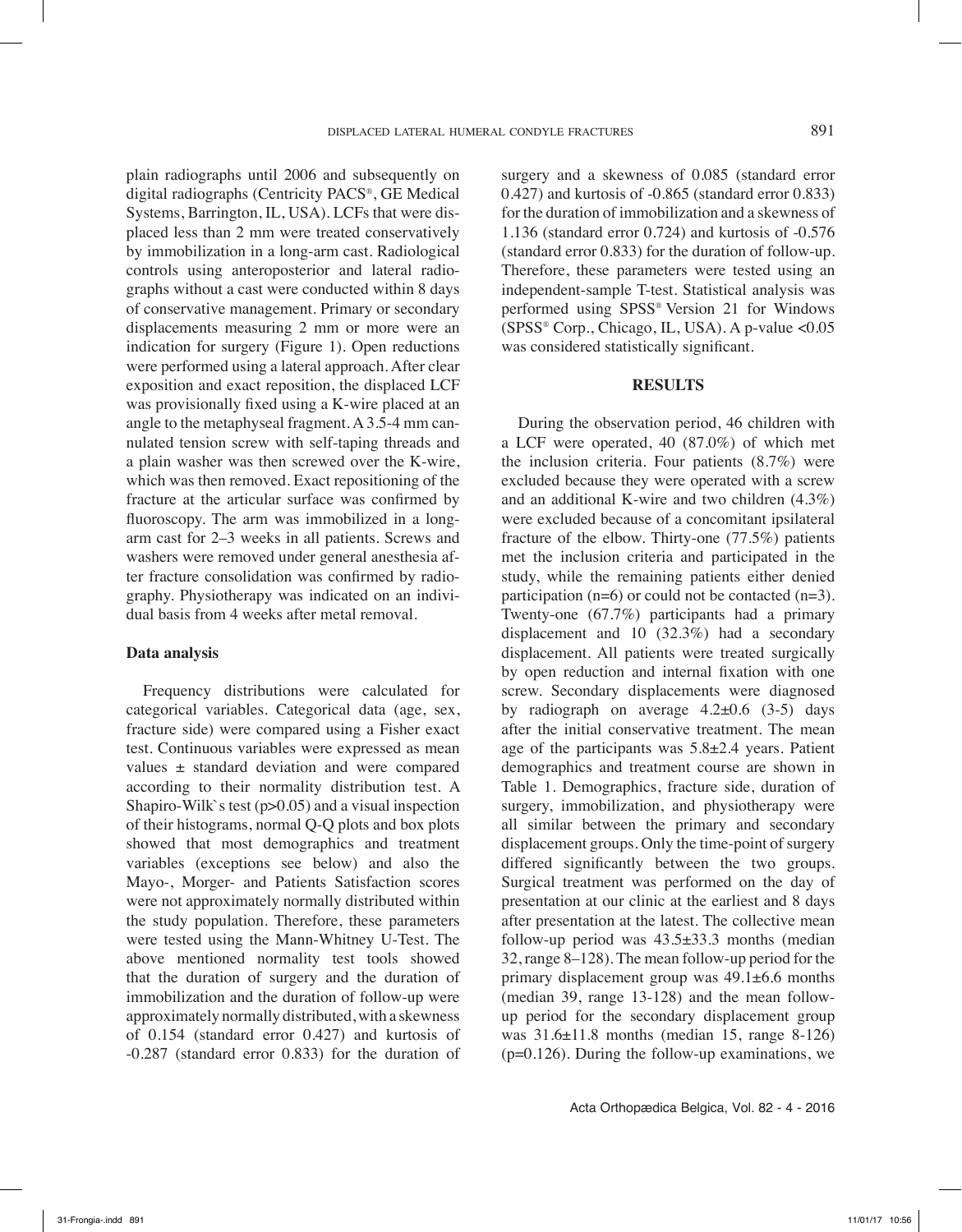|                                      | Collective group<br>$n=31$ | Primary surgery<br>$n=21$ | Secondary surgery<br>$n=10$ | p-value* |
|--------------------------------------|----------------------------|---------------------------|-----------------------------|----------|
| Age (years)                          | $5.8 \pm 0.4$              | $5.7 \pm 2.7$             | $6.1 \pm 1.6$               | 0.646    |
| Sex (male)                           | $17(54.8\%)$               | $12(57.1\%)$              | $5(50.0\%)$                 | 1.000    |
| Fracture side (left)                 | $18(58.1\%)$               | 13 (61.9%)                | $5(50.0\%)$                 | 0.701    |
| Time-point of surgery (days)         | $2.6 \pm 0.5$              | $1.3 + 1.6$               | $5.3 \pm 2.1$               | < 0.001  |
| Duration of surgery (min)            | $57.2 + 2.1$               | $58.2 + 11.3$             | $54.9 \pm 12.7$             | 0.465    |
| Duration of immobilization (days)    | $14.5+4.2$                 | $15.1\pm4.5$              | $13.3 \pm 3.5$              | 0.225    |
| Duration of physiotherapy (weeks)    | $4.1 \pm 1.4$              | $5.3 + 9.3$               | $1.9{\pm}2.4$               | 0.724    |
| Duration until metal removal (weeks) | $10.2 \pm 0.5$             | $10.4 \pm 0.6$            | $9.7 \pm 0.9$               | 0.466    |

Table I. — Demographics and treatment course

\* Between primary and secondary displacement group

observed a 10° deficit in elbow extension compared with the contralateral side in four patients from the primary displacement group, but not in the secondary displacement group (p=0.277). Three children in the primary displacement group and one child in the secondary displacement group had a 10° deficit in elbow flexion compared with the contralateral side ( $p=1.000$ ). Additionally, a  $10^{\circ}$  varus deviation of the joint axis compared with the contralateral side was present in one child with a primary displacement, while no varus defects were observed in the secondary displacement group  $(p=1.000)$ . The affected elbow joint was deemed clinically stable in all patients at the clinical examination and anamnestically based on daily routine. The clinical and Patients Satisfaction scores calculated at follow-up are presented in Table II. Clinical and Patients Satisfaction scores were consistently high (Mayo score 99.5±2.7; Morger score 3.8±0.5; Satisfaction score  $3.8\pm0.5$ ) and similar between the primary displacement and secondary displacement groups (Table 2). Three children in the secondary displacement group had a follow-up period of less than 12 months (two children 8 months, one child 9 months). None of these three children showed any deficits in range of motion and joint axis deviation at the follow-up examination and all had the highest possible Mayo, Morger, and Patients Satisfaction scores.

#### **DISCUSSION**

The aims of the study were to investigate the long-term clinical outcome of LCFs after surgical

Acta Orthopædica Belgica, Vol. 82 - 4 - 2016

treatment with open reduction and internal screw fixation and to compare the outcomes of primary and secondary displacements. Surgical treatment of primary and secondary displacements by open reduction and internal fixation with one screw had a favorable long-term outcome, determined by high clinical and Patients Satisfaction scores. The outcome was independent of the time-point of fragment displacement and surgery. Because the results from the primary and secondary displacement groups did not differ significantly, an initial conservative approach is feasible. If the LCF presents with a borderline displacement, and surgical intervention can be performed in the case of a secondary displacement. In the present patient series, there were some cases of initial borderline displacement without secondary displacement. In these cases, we ruled out further dislocation and need for surgical intervention by x-rays. Our findings indicate that surgical intervention within 8 days of presentation is adequate for an optimal postoperative outcome. Delayed surgical intervention, especially later than 3 weeks after injury, has been associated with poor outcome and might increase the risk of avascular necrosis of the fragment due to impaired blood supply *(14)*. However, successful reunion of a displaced LCF with a good clinical range of movement was reported in 87% of patients presenting more than 4 weeks after injury (*26*). In other studies, late surgical intervention has been suggested as a reason for non-union of LCFs, even in the absence of other symptoms *(8,28)*. Treatment performed 5-10 months *(28)* or even 5-120 months *(8)* after injury success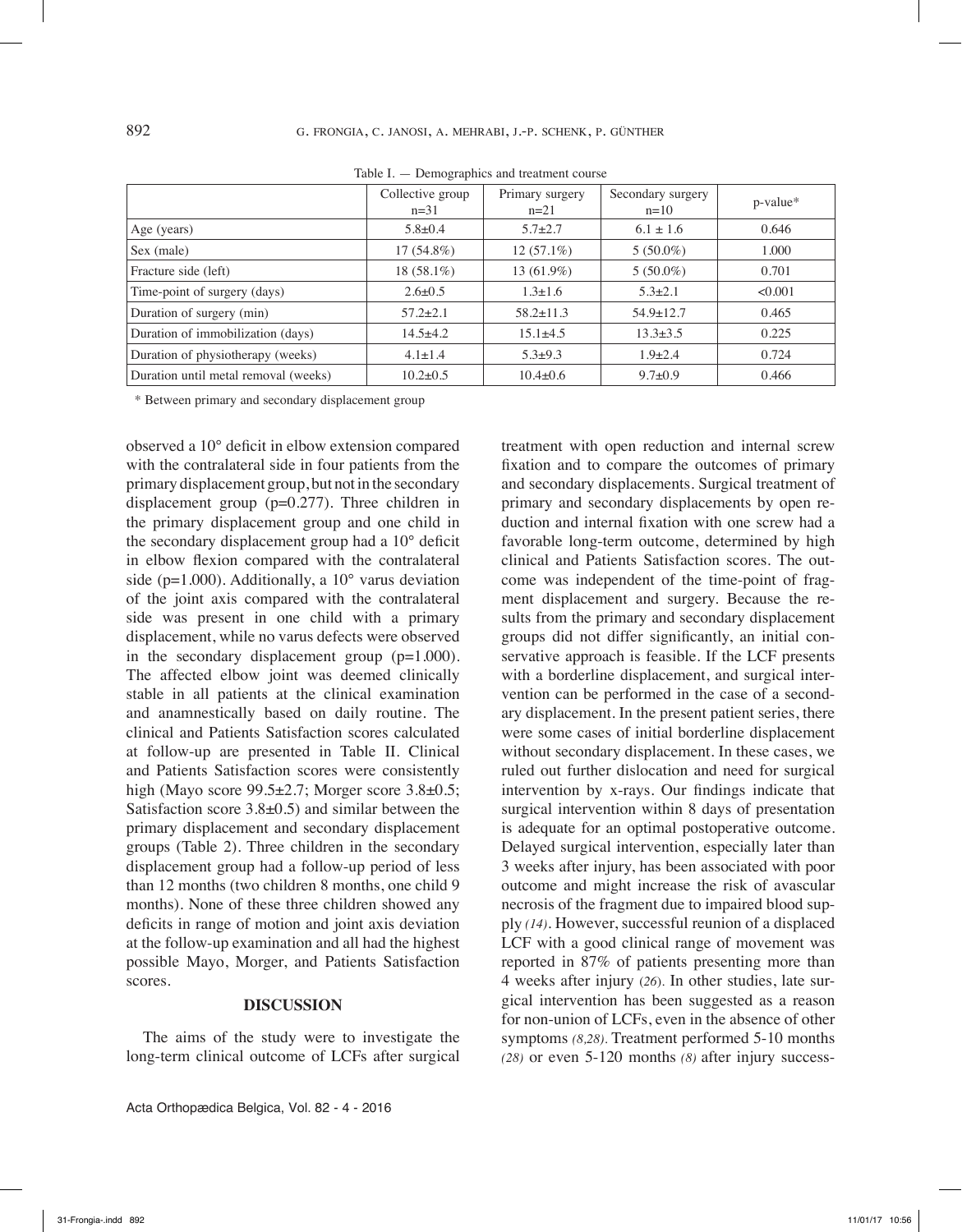fully remodeled the elbow joint, improved the range of motion over time in skeletally immature patients, and prevented the progression of cubitus valgus deformities and subsequent dysfunction of the ulnar nerve. Children with symptomatic non-union and mal-union may also benefit from late surgical treatment, even up to 14 years after injury *(23)*. However, optimal initial treatment should be the main goal. Our findings suggest that this can be achieved by surgical intervention within 8 days of trauma.

Open reduction is the favored treatment for a displaced LCF *(37)*. Closed reduction and fixation can also be used with an additional open reduction and internal fixation if fracture displacement exceeds 2 mm *(31)*. Selected cases of LCF have also used closed reduction and screw fixation with an intact cartilage hinge and congruent joint surface *(27)*. Compared with K-wires, screw fixation can compress and stabilize the fracture, reducing the consolidation time and postoperative elbow deformities associated with fracture instability *(12,29,36)*. LCFs can be fixed with K-wires *(18)* to prevent pseudoarthrosis *(37)*, but this treatment has been associated with postoperative varus deformities *(30,37)*, so is not widely used *(5,20,10,22)*. Improved elbow function and faster recovery were reported in children following screw fixation of LCFs. Wound infections only occurred in patients treated with percutaneous K-wires *(18)*. However, screw removal requires an additional operation, while percutaneous K-wires can easily be removed without surgery *(18)*. Bioabsorbable pins or screws have been used as a reasonable alternative to metal counterparts for LCF treatment, with similar clinical and radiological outcomes *(3)*. However, the long-term outcome of using bio-absorbable screws has not been determined yet. Placement of an additional axial K-wire in the trochlea increases stability, especially in the central part of the LCF *(13,37)*. This approach minimalizes the rotational instability associated with screw fixation, but this may not be important because we observed favorable long-term results after screw fixation without an additional K-wire placement in both primary and secondary displaced LCFs.

Some studies have shown an immobilization period of at least 4 weeks *(12,37)*. However, we observed no complications after 2-3 weeks immobilization and this is in agreement with other published reports *(22)*.

In the present study, a secondary displacement was treated by open reduction and internal screw fixation in one third of participants. A high percentage of secondary interventions after initial conservative treatment have been reported by others *(9,12,22,34,37)*. This highlights the importance of close radiological monitoring following primary conservative treatment. The risk of a secondary displacement cannot be estimated from the width of the initial fracture gap, therefore radiological followup following conservative treatment is mandatory *(22)*. In this study, we report that anteroposterior and lateral radiographs are suitable for detecting secondary displacements, in agreement with previous findings *(37)*. Inaccurate primary diagnosis and management disrupts the postoperative outcome *(10)*. However, interpreting LCFs correctly from radiographs can be difficult and necessitates routine *(19)*. Fracture displacement can be underestimated on radiographs *(17)*. In uncertain situations, MRI can be a helpful tool for evaluating the degree of displacement *(16)*, but is not routinely necessary *(37)*. We detected all secondary displacements within 5 days, therefore the optimal time-point for followup radiography in two planes is 5 days after the

|                                             | Collective group<br>$n=31$ | <b>Primary surgery</b><br>$n=21$ | <b>Secondary surgery</b><br>$n=10$ | p-value* |
|---------------------------------------------|----------------------------|----------------------------------|------------------------------------|----------|
| <b>Follow-up</b> (months)                   | $43.5 \pm 6.0$             | $49.1 + 6.6$                     | $31.6 \pm 11.8$                    | 0.217    |
| Mayo Elbow score (max. 100)                 | $99.5 \pm 0.5$             | $99.3 \pm 3.3$                   | $100\pm 0$                         | 0.852    |
| <b>Morger score</b> (max. 4)                | $3.8 \pm 0.1$              | $3.8 \pm 0.5$                    | $3.9 + 0.3$                        | 0.852    |
| <b>Patients satisfaction score</b> (max. 4) | $3.8 \pm 0.1$              | $3.7 \pm 0.6$                    | $3.9 \pm 0.3$                      | 0.546    |

Table II. — Clinical and patient satisfaction scores at follow-up

\* Between primary and secondary displacement group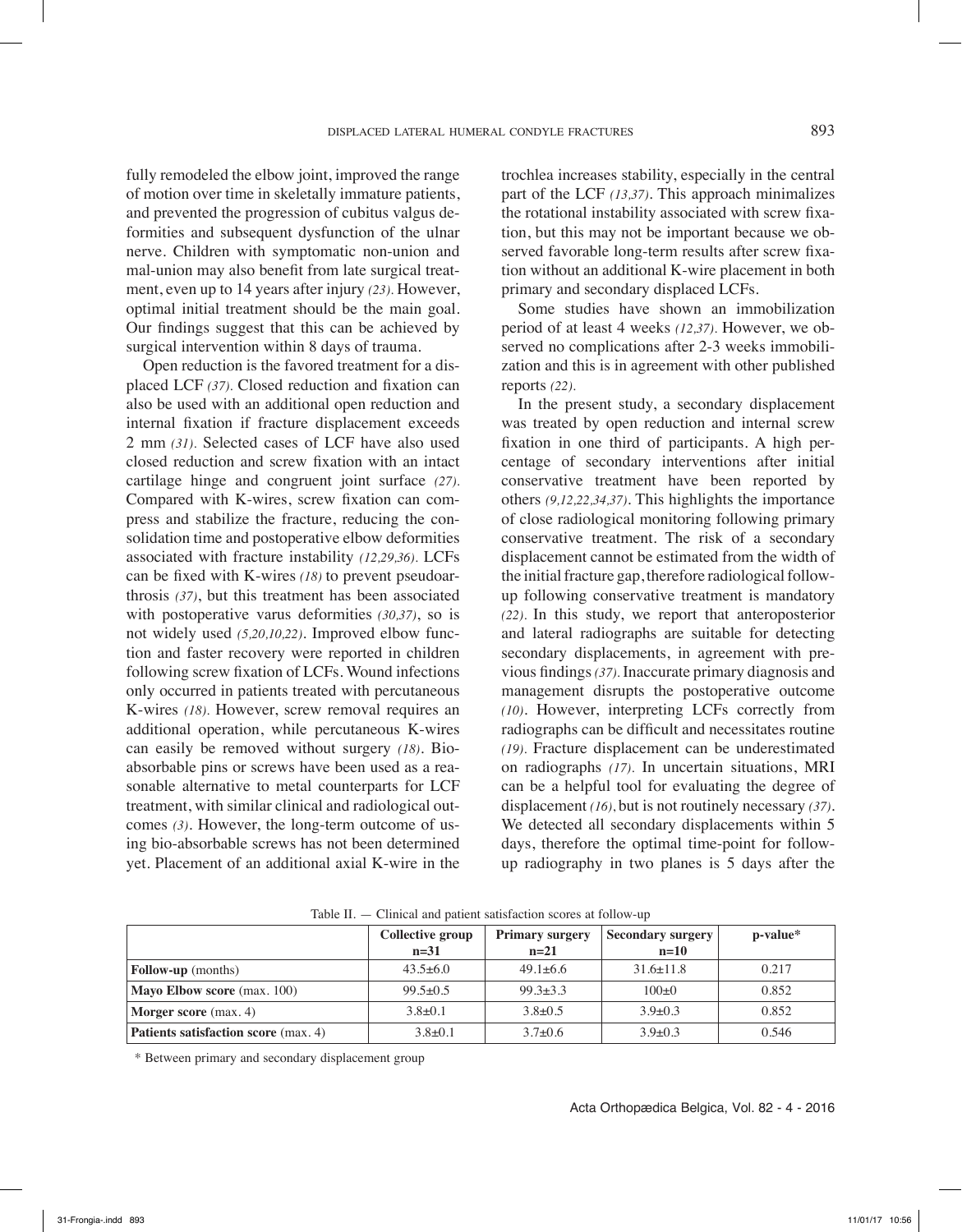initial conservative treatment *(22,37)*. Follow-up radiography earlier than 3 days after injury may be too early to detect a secondary displacement and radiographs taken after the first week may not reveal significant alterations in the fracture gap *(22)*.

There are a number of limitations to the present study. First, various biases, such as undetectable confounding factors, can affect the data quality due to the retrospective nature of the study. Second, the number of participants was limited, which restricted the detection of significant differences between groups. However, we adhered to strict inclusion criteria and did not include patients with initial conservative treatments at our department who may have been further treated elsewhere. Third, technical factors, such as incorrect x-ray projection, misinterpretation of radiographs, and underestimation of fracture displacement on the radiographs may have led to a false diagnose *(19)*. However, all radiographic findings were reviewed short-term in our pediatric radiology department, therefore these potential biases are unlikely. Fourth, surgical techniques were not compared in this study because we only included one method. These limitations should be addressed in further prospective comparative studies with larger patient numbers.

# **CONCLUSIONS**

We report a favorable clinical outcome following the treatment of displaced LCFs with open reduction and internal screw fixation. Particular attention should be paid to recognizing secondary displacement of the LCF. We showed that the optimal timepoint to monitor displacement by control radiographs is 5 days after the trauma. Open reduction and internal screw fixation of a correctly diagnosed secondary displacement provides a favorable longterm outcome that is similar to the clinical outcome of primary displaced LCFs.

# **REFERENCES**

**1. Agarwal A, Qureshi NA, Gupta N, Verma I, Pandey DK.** Management of neglected lateral condyle fractures of humerus in children : A retrospective study. *Indian J Orthop*. 2012;46(6):698-704.

- **2. An KN, Chao EY.** In: Morrey BF, editor. The elbow and its disorders. 2nd ed. Philadelphia: W. B. Saunders. In 1252. p. 85-97.
- **3. Andrey V, Tercier S, Vauclair F, Bregou-Bourgeois A, Lutz N, Zambelli PY.** Lateral condyle fracture of the humerus in children treated with bioabsorbable materials. *Scientific World Journal*. 2013 ; 2013 : 869418.
- **4. Ayubi N, Mayr JM, Sesia S, Kubiak R.** Treatment of lateral humeral condyle fractures in children. *Oper Orthop Traumatol*. 2010 ; 22(1) : 81-91.
- **5. Badelon O, Bensahel H, Mazda K, Vie P.** Lateral humeral condylar fractures in children: a report of 47 cases. *J Pediatr Orthop*. 1988 ; 8(1) : 31-4.
- **6. Bast SC, Hoffer MM, Aval S.** Nonoperative treatment for minimally and nondisplaced lateral humeral condyle fractures in children. *J Pediatr Orthop*. 1998 ; 18(4) : 448-50.
- **7. Chou PH, Feng CK, Chiu FY, Chen TH.** Isometric measurement of wrist-extensor power following surgical treatment of displaced lateral condylar fracture of the humerus in children. *Int Orthop.* 2008 ;32(5) : 679-84.
- **8. Eamsobhana P, Kaewpornsawan K.** Should we repair nonunion of the lateral humeral condyle in children? *Int Orthop.* 2015 ; 39(8) : 1579-85.
- **9. Finnbogason T, Karlsson G, Lindberg L, Mortensson W.** Nondisplaced and minimally displaced fractures of the lateral humeral condyle in children : a prospective radiographic investigation of fracture stability. *J Pediatr Orthop*. 1995 ; 15(4) : 422-5.
- **10. Flynn JC.** Nonunion of slightly displaced fractures of the lateral humeral condyle in children: an update. *J Pediatr Orthop.* 1989 ; 9(6) : 691-6.
- **11. Frongia G, Günther P, Romero P, Kessler M, Holland-Cunz S.** Elbow dislocation in childhood. Long-term observational study. *Unfallchirurg*. 2012 ; 115(2) : 125-33.
- **12. Hasler CC, von Laer L.** Prevention of growth disturbances after fractures of the lateral humeral condyle in children. *J Pediatr Orthop B*. 2001 ; 10(2) : 123-30.
- **13. Hasler C, von Laer L.** Screw osteosynthesis in dislocated fractures of the radial condyle of the humerus in the growth period. A prospective long-term study. *Unfallchirurg*. 1998 ; 101(4) : 280-6.
- **14. Jakob R, Fowles J V, Rang M, Kassab MT.** Observations concerning fractures of the lateral humeral condyle in children. *J Bone Jt Surg Br*. 1975 ; 57(4) : 430-6.
- **15. Leonidou A, Chettiar K, Graham S, Akhbari P, Antonis K, Tsiridis E, et al.** Open reduction internal fixation of lateral humeral condyle fractures in children. A series of 105 fractures from a single institution. *Strateg Trauma Limb Reconstr.* 2014 ; 9(2) : 73-8.
- **16. Kamegaya M, Shinohara Y, Kurokawa M, Ogata S.** Assessment of stability in children's minimally displaced lateral humeral condyle fracture by magnetic resonance imaging. *J Pediatr Orthop*. 1999 ; 19(5) : 570-2.
- **17. Knutsen A, Avoian T, Borkowski SL, Ebramzadeh E, Zionts LE, Sangiorgio SN.** Accuracy of radiographs in